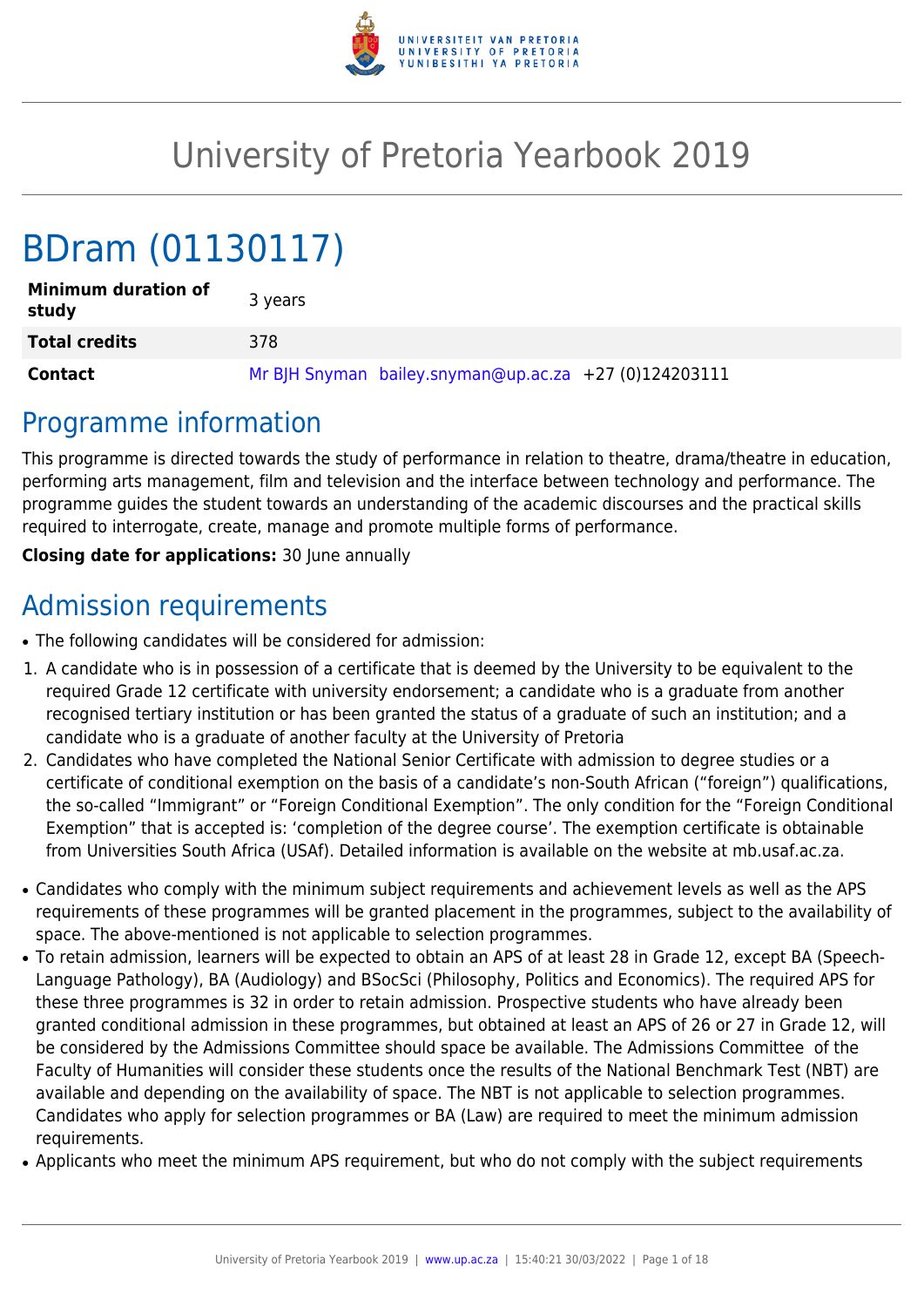

must write the NBT.

- The Faculty will assess satisfactory performance in the NBT in the light of its commitment to ensure that an appropriate proportion of the applicants will be drawn from the disadvantaged category of the population.
- Life Orientation is excluded when calculating the APS.
- The language of communication and correspondence is English only.
- For more information, please consult the Faculty yearbook on the UP website.
- Note: The A and IB HL levels are not included in the APS Conversion Table. Faculty requirements for admission based on these equivalent international qualifications are a D for the A level and 4 for the IB HL level.
- Non-NSC candidates who have already completed the equivalent of Grade 12, are advised to submit their Exemption certificates obtained from USAf (www.usaf.ac.za) along with their applications.
- Non-NSC candidates who do not have English Language in Grade 12 are advised to write the NBT or submit their SAT results. Please note that English Literature is not considered as a substitute for English language.

| <b>Minimum requirements</b><br><b>Achievement level</b><br><b>English Home Language or English</b> |          |      |
|----------------------------------------------------------------------------------------------------|----------|------|
| <b>First Additional Language</b>                                                                   |          | ΔPS. |
| NSC/IEB                                                                                            | AS Level |      |
| 5                                                                                                  |          | RЛ   |

Should you be selected, you will be expected to achieve an APS of at least 28 in Grade 12 to retain admission.

The NBT is not applicable to this programme.

\* Cambridge A level candidates who obtained at least a D in the required subjects, will be considered for admission. International Baccalaureate (IB) HL candidates who obtained at least a 4 in the required subjects, will be considered for admission.

# Additional requirements

Prospective students from other universities, who successfully passed the first year of study, may only register at the beginning of the second year of study.

Admission is subject to the presentation of a programme, as well as the successful completion of a preliminary examination.

# **Audition:**

During August the Department conducts an audition (practical and theory) in order to admit the most eligible candidates to study for this degree. The Department will communicate the date for the audition directly to the prospective students. The Department reserves the right to exclude a candidate based on the outcome of the audition.

# Other programme-specific information

# **Note:**

- Choices within the particular third-year level modules will be made in consultation with the programme coordinators and the lecturers involved.
- Productions: Requirements will be determined by the head of department.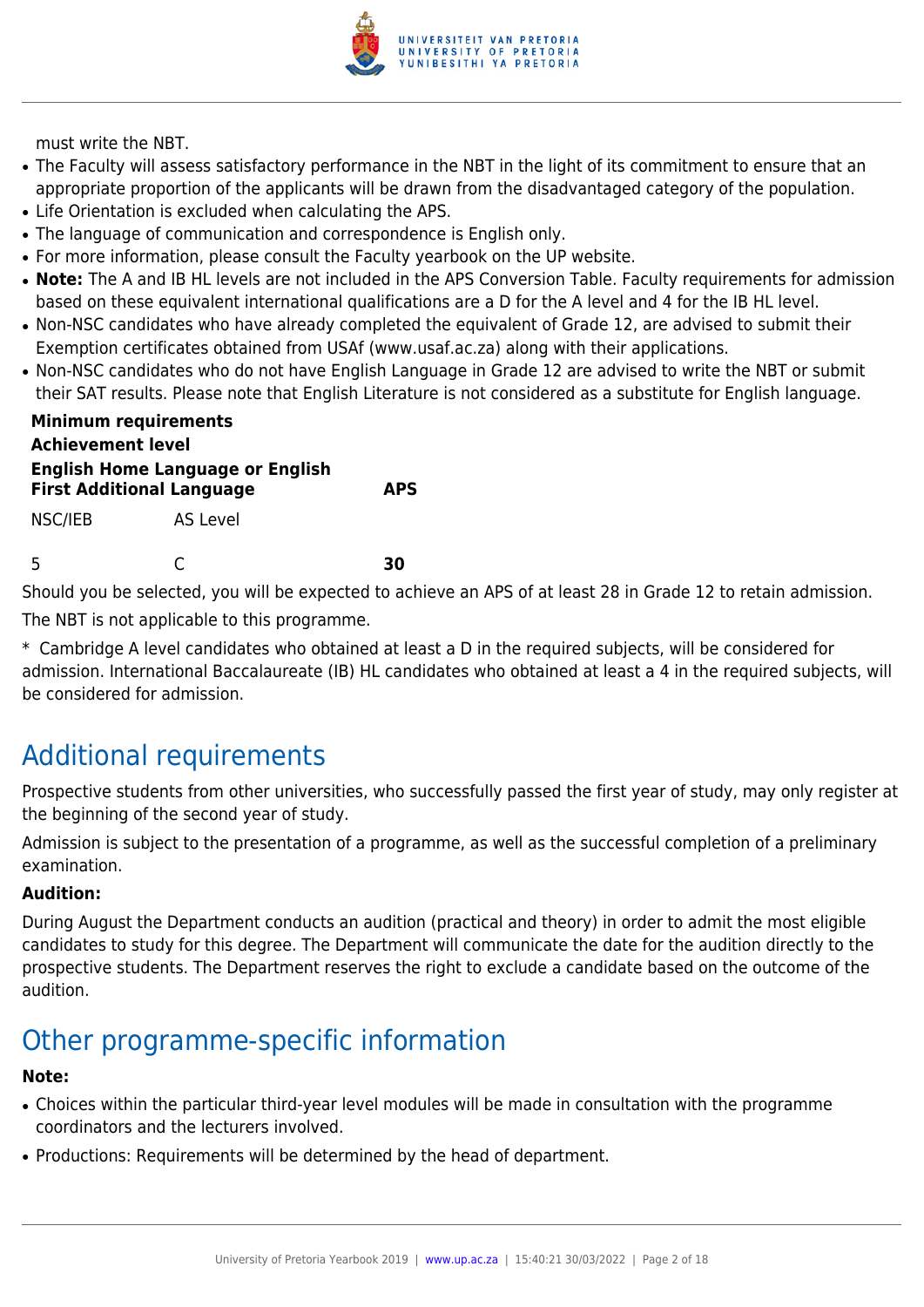

# Promotion to next study year

# **Promotion to the second year of study:**

Obtain 12 credits from the fundamental modules, including all ALL modules, as well as 50 credits from the core modules in the first year of study.

# **Promotion to the third year of study:**

Obtain all first-year credits as well as 90 credits from the second year.

Any deviation from these requirements may only be done subject to the approval of the Dean, on the recommendation of the head of department.

# Pass with distinction

A student must obtain a weighted average of at least 75% in all the theoretical modules as well as 75% in the TNP praxis module at third-year level.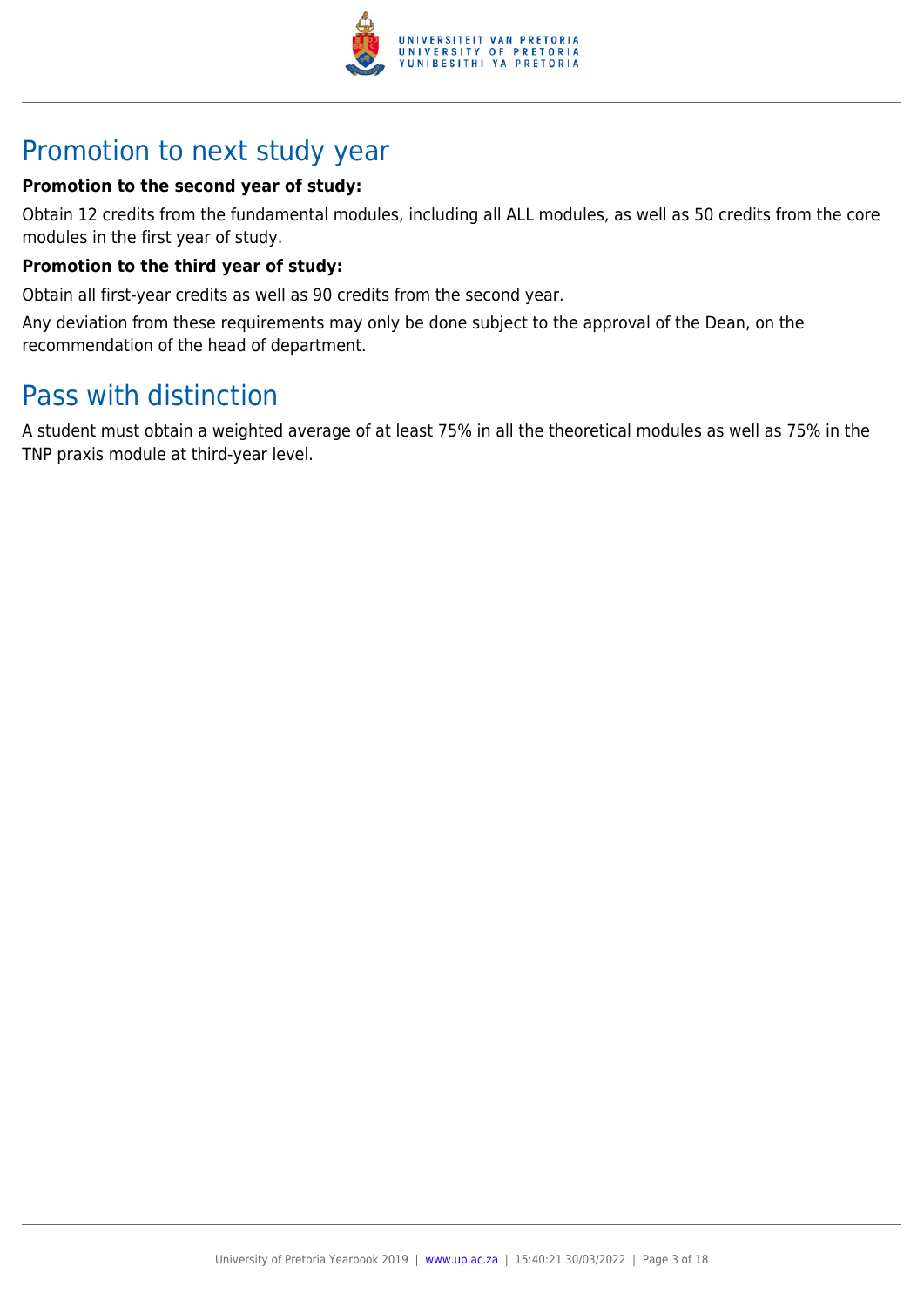

# Curriculum: Year 1

**Minimum credits: 98**

# **Fundamental modules**

# **Academic information management 101 (AIM 101)**

| <b>Module credits</b>         | 6.00                                                                                                                                                                                                                                                                                                                                                                  |
|-------------------------------|-----------------------------------------------------------------------------------------------------------------------------------------------------------------------------------------------------------------------------------------------------------------------------------------------------------------------------------------------------------------------|
| <b>Service modules</b>        | Faculty of Engineering, Built Environment and Information Technology<br><b>Faculty of Education</b><br>Faculty of Economic and Management Sciences<br><b>Faculty of Humanities</b><br>Faculty of Law<br><b>Faculty of Health Sciences</b><br>Faculty of Natural and Agricultural Sciences<br>Faculty of Theology and Religion<br><b>Faculty of Veterinary Science</b> |
| <b>Prerequisites</b>          | No prerequisites.                                                                                                                                                                                                                                                                                                                                                     |
| <b>Contact time</b>           | 2 lectures per week                                                                                                                                                                                                                                                                                                                                                   |
| Language of tuition           | Module is presented in English                                                                                                                                                                                                                                                                                                                                        |
| <b>Department</b>             | <b>Information Science</b>                                                                                                                                                                                                                                                                                                                                            |
| <b>Period of presentation</b> | Semester 1                                                                                                                                                                                                                                                                                                                                                            |

### **Module content**

Find, evaluate, process, manage and present information resources for academic purposes using appropriate technology. Apply effective search strategies in different technological environments. Demonstrate the ethical and fair use of information resources. Integrate 21st-century communications into the management of academic information.

### **Academic information management 111 (AIM 111)**

| <b>Module credits</b>      | 4.00                                                                                                                                                                                                                                                                                                                                 |
|----------------------------|--------------------------------------------------------------------------------------------------------------------------------------------------------------------------------------------------------------------------------------------------------------------------------------------------------------------------------------|
| Service modules            | Faculty of Engineering, Built Environment and Information Technology<br><b>Faculty of Education</b><br><b>Faculty of Economic and Management Sciences</b><br><b>Faculty of Humanities</b><br>Faculty of Law<br><b>Faculty of Health Sciences</b><br>Faculty of Natural and Agricultural Sciences<br>Faculty of Theology and Religion |
| <b>Prerequisites</b>       | No prerequisites.                                                                                                                                                                                                                                                                                                                    |
| <b>Contact time</b>        | 2 lectures per week                                                                                                                                                                                                                                                                                                                  |
| <b>Language of tuition</b> | Module is presented in English                                                                                                                                                                                                                                                                                                       |
| <b>Department</b>          | <b>Information Science</b>                                                                                                                                                                                                                                                                                                           |
|                            |                                                                                                                                                                                                                                                                                                                                      |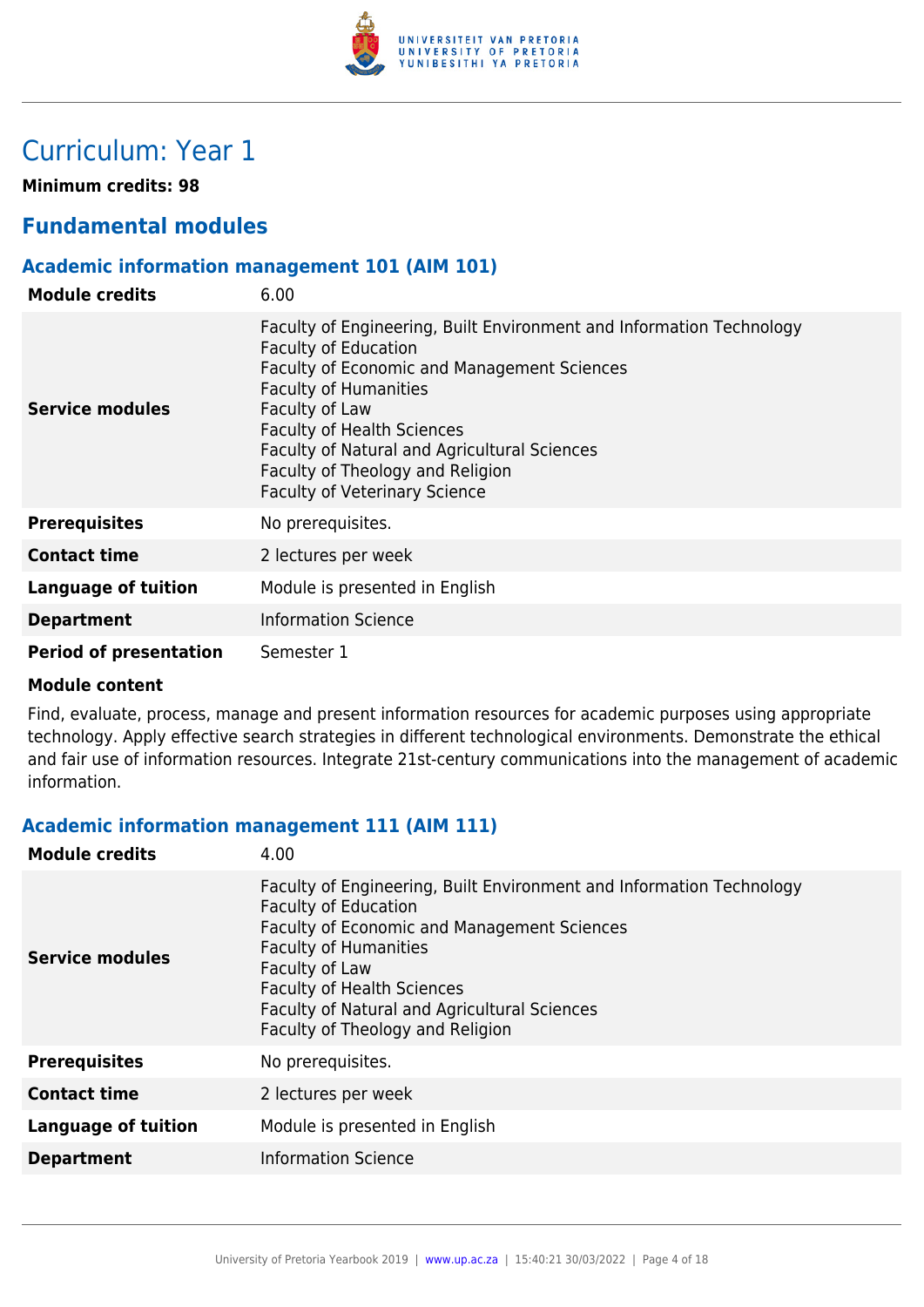

### **Period of presentation** Semester 1

### **Module content**

Find, evaluate, process, manage and present information resources for academic purposes using appropriate technology.

### **Academic information management 121 (AIM 121)**

| <b>Module credits</b>         | 4.00                                                                                                                                                                                                                                                                                                                                                                                |
|-------------------------------|-------------------------------------------------------------------------------------------------------------------------------------------------------------------------------------------------------------------------------------------------------------------------------------------------------------------------------------------------------------------------------------|
| Service modules               | Faculty of Engineering, Built Environment and Information Technology<br><b>Faculty of Education</b><br><b>Faculty of Economic and Management Sciences</b><br><b>Faculty of Humanities</b><br>Faculty of Law<br><b>Faculty of Health Sciences</b><br><b>Faculty of Natural and Agricultural Sciences</b><br>Faculty of Theology and Religion<br><b>Faculty of Veterinary Science</b> |
| <b>Prerequisites</b>          | No prerequisites.                                                                                                                                                                                                                                                                                                                                                                   |
| <b>Contact time</b>           | 2 lectures per week                                                                                                                                                                                                                                                                                                                                                                 |
| <b>Language of tuition</b>    | Module is presented in English                                                                                                                                                                                                                                                                                                                                                      |
| <b>Department</b>             | <b>Informatics</b>                                                                                                                                                                                                                                                                                                                                                                  |
| <b>Period of presentation</b> | Semester 2                                                                                                                                                                                                                                                                                                                                                                          |

### **Module content**

Apply effective search strategies in different technological environments. Demonstrate the ethical and fair use of information resources. Integrate 21st-century communications into the management of academic information.

# **Academic literacy 110 (ALL 110)**

| <b>Module credits</b>         | 6.00                                                                  |
|-------------------------------|-----------------------------------------------------------------------|
| <b>Service modules</b>        | <b>Faculty of Health Sciences</b><br>Faculty of Theology and Religion |
| <b>Prerequisites</b>          | No prerequisites.                                                     |
| <b>Contact time</b>           | 2 lectures per week                                                   |
| Language of tuition           | Module is presented in English                                        |
| <b>Department</b>             | Unit for Academic Literacy                                            |
| <b>Period of presentation</b> | Semester 1                                                            |

### **Module content**

This module intends to equip students to cope more confidently and competently with the reading and understanding of a variety of texts, to apply these skills in a variety of contexts and to follow the conventions of academic writing.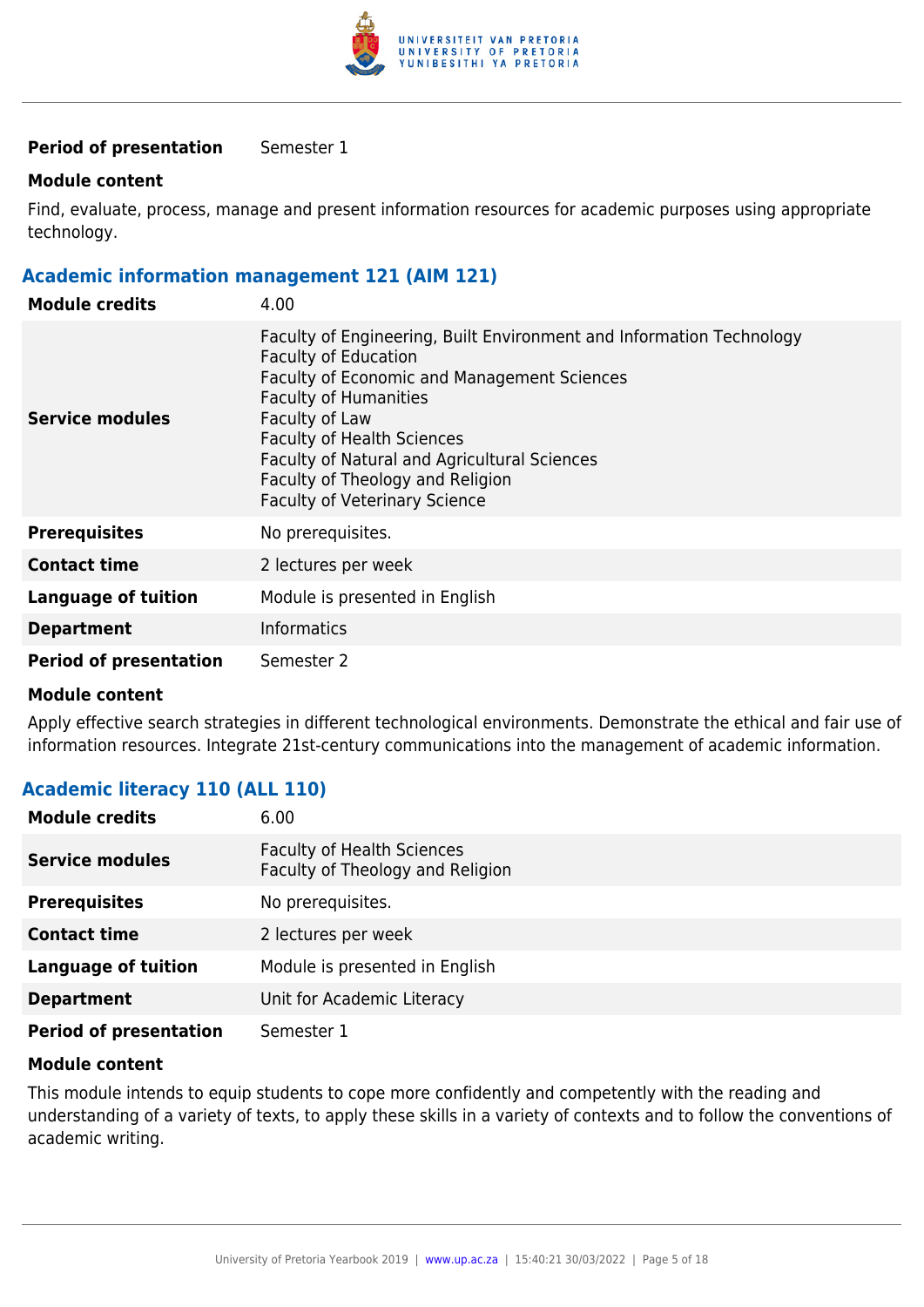

# **Academic literacy for Humanities 125 (ALL 125)**

| <b>Module credits</b>         | 6.00                              |
|-------------------------------|-----------------------------------|
| <b>Service modules</b>        | <b>Faculty of Health Sciences</b> |
| <b>Prerequisites</b>          | No prerequisites.                 |
| <b>Contact time</b>           | 2 lectures per week               |
| <b>Language of tuition</b>    | Module is presented in English    |
| <b>Department</b>             | Unit for Academic Literacy        |
| <b>Period of presentation</b> | Semester 2                        |

### **Module content**

This module equips students to understand and use a range of discipline-specific terminology; apply the strategies of critical and comprehensive reading to their own academic literacy; apply the conventions of academic writing to their own writing, using the process approach, to produce intelligible academic texts and use the correct referencing technique as required by the faculty.

# **Academic orientation 101 (UPO 101)**

| <b>Module credits</b>         | 0.00                           |
|-------------------------------|--------------------------------|
| <b>Prerequisites</b>          | No prerequisites.              |
| Language of tuition           | Module is presented in English |
| <b>Department</b>             | <b>Humanities Deans Office</b> |
| <b>Period of presentation</b> | Year                           |

# **Core modules**

### **Drama and film studies 110 (DFK 110)**

| <b>Module credits</b>         | 10.00                          |
|-------------------------------|--------------------------------|
| <b>Prerequisites</b>          | No prerequisites.              |
| <b>Contact time</b>           | 3 lectures per week            |
| <b>Language of tuition</b>    | Module is presented in English |
| <b>Department</b>             | Drama                          |
| <b>Period of presentation</b> | Semester 1                     |

### **Module content**

The languages of drama and film

This module introduces the languages of drama and film as well as approaches to drama and film analysis. In addition, historical and contemporary drama and film theories will be used to read various drama and film texts.

A & B: For students who enrolled for the BA Drama programme prior to 2016, as well as for students entering the BDram programme in 2016.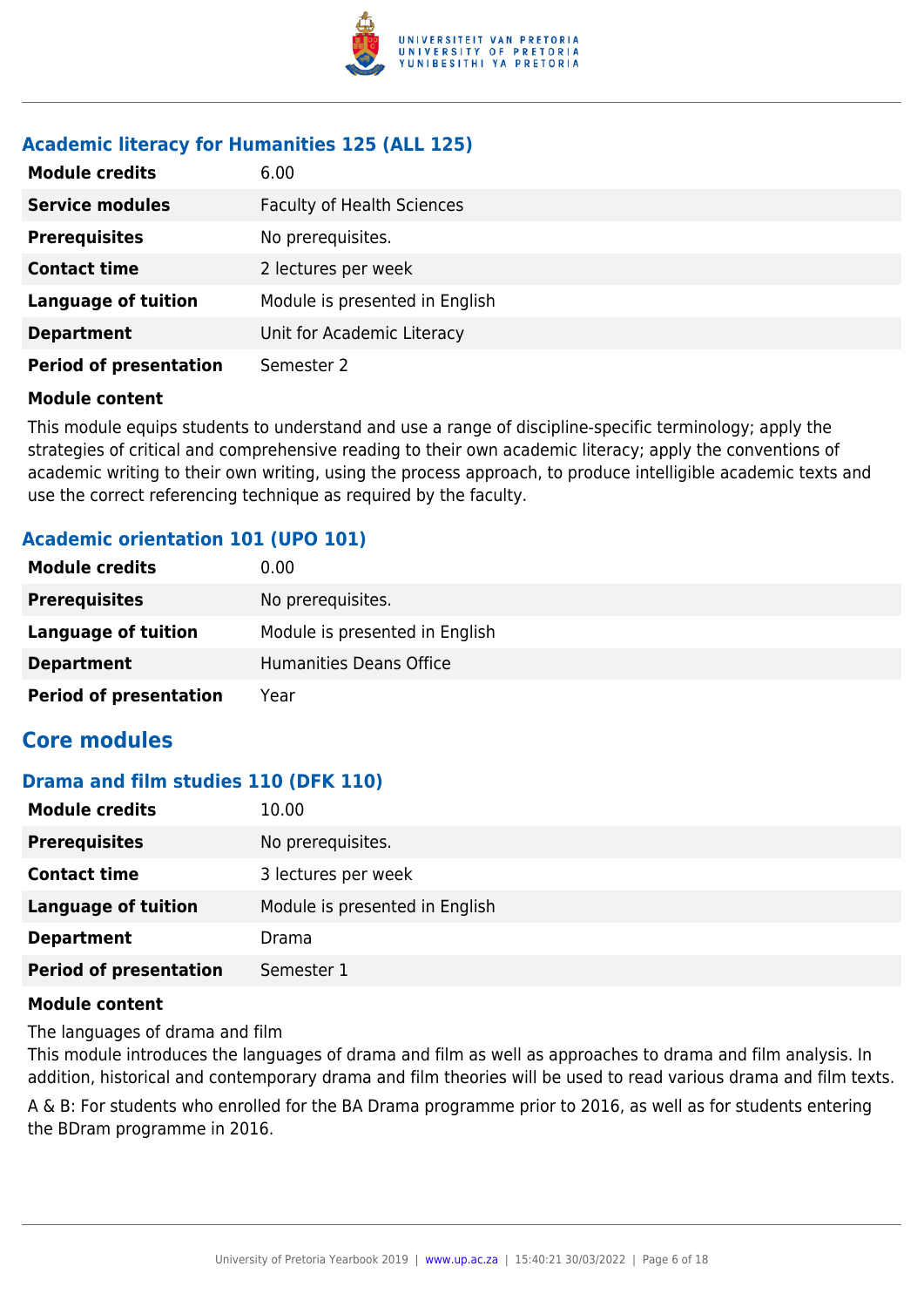

# **Drama and film studies 120 (DFK 120)**

| <b>Module credits</b>         | 10.00                          |
|-------------------------------|--------------------------------|
| <b>Prerequisites</b>          | <b>DFK 110</b>                 |
| <b>Contact time</b>           | 3 lectures per week            |
| <b>Language of tuition</b>    | Module is presented in English |
| <b>Department</b>             | Drama                          |
| <b>Period of presentation</b> | Semester 2                     |

### **Module content**

Drama and film genresThis module introduces the notion of genre as part of a wider concept of narrative building and storytelling in both drama and film. Different types of genre are introduced and discussed with regard to film and drama and furthermore linked to the idea of emerging identities in contemporary storytelling. All these parts are conceptually introduced and provide an introduction to reading, interpretation and giving meaning to various discourses in film and drama narratives.

A & B: For students who enrolled for the BA Drama programme prior to 2016, as well as for students entering the BDram programme in 2016

# **Live and digital performance studies 111 (SBT 111)**

| <b>Module credits</b>         | 10.00                          |
|-------------------------------|--------------------------------|
| <b>Contact time</b>           | 3 lectures per week            |
| <b>Language of tuition</b>    | Module is presented in English |
| <b>Department</b>             | Drama                          |
| <b>Period of presentation</b> | Semester 1                     |

### **Module content**

\*Closed – only for BDram students

Text analysis and performance

The self in relation to role, character, persona, embodiment and the creation of performance metaphors will be explored through analysis of prose, poetry and drama texts in order to establish a relationship between structural and aesthetic contents of the text and the construction of meaning in performance.

### **Live and digital performance studies 122 (SBT 122)**

| <b>Module credits</b>         | 10.00                          |
|-------------------------------|--------------------------------|
| <b>Contact time</b>           | 2 lectures per week            |
| Language of tuition           | Module is presented in English |
| <b>Department</b>             | Drama                          |
| <b>Period of presentation</b> | Semester 2                     |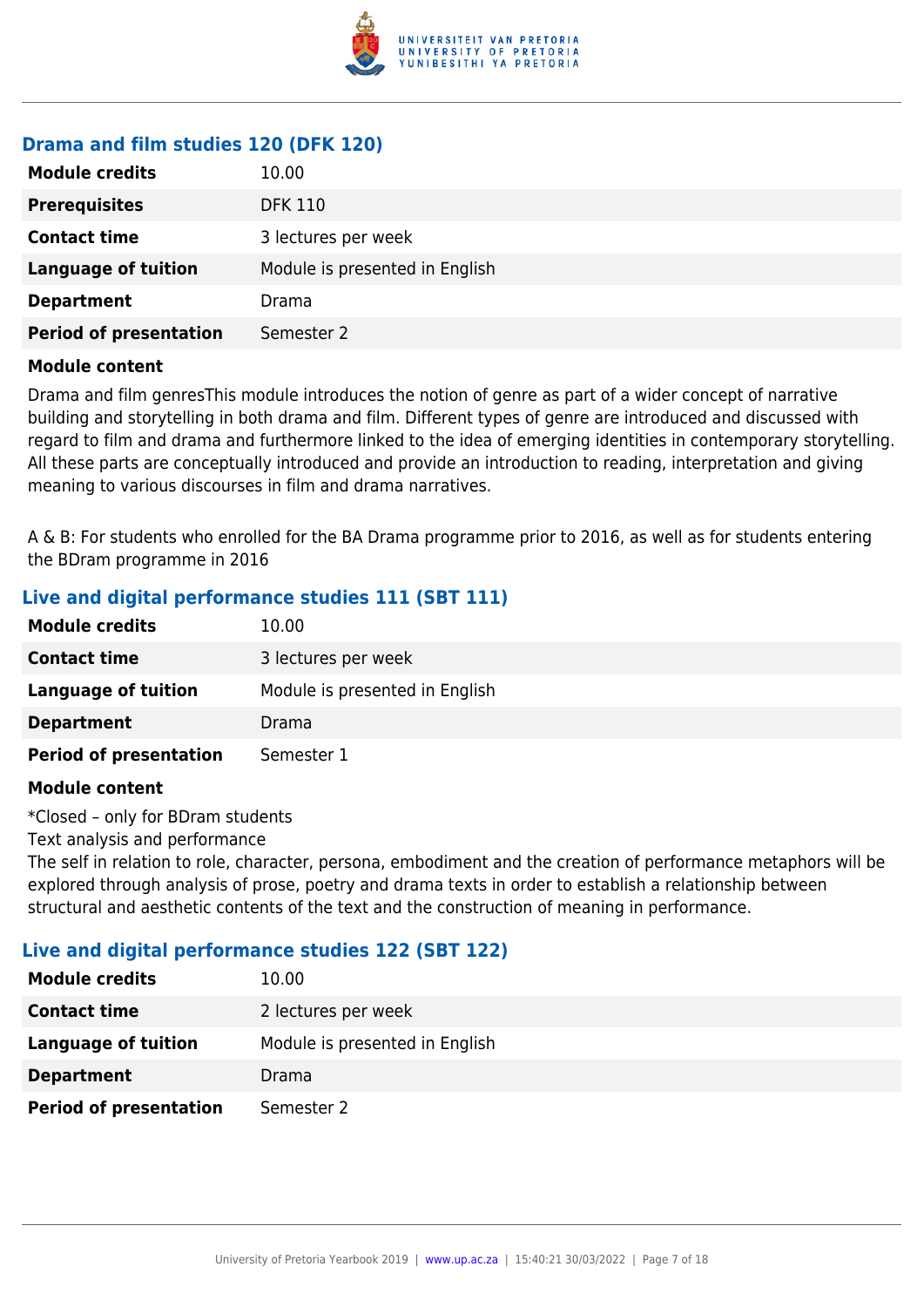

\*Closed – only for BDram students Bodied Spaces

This module explores the ways in which the elements of scenography engage with the body to make meaning in a theatrical performance. The course demonstrates how visual codes can be used as narrative devices and how components of the spatial field can be used to support the primacy of the body as a maker of meaning in theatrical performance.

# **Performance studies:Praxis 110 (TNP 110)**

| <b>Module credits</b>         | 20.00                          |
|-------------------------------|--------------------------------|
| <b>Prerequisites</b>          | No prerequisites.              |
| <b>Contact time</b>           | Twelve times per week          |
| <b>Language of tuition</b>    | Module is presented in English |
| <b>Department</b>             | Drama                          |
| <b>Period of presentation</b> | Year                           |

### **Module content**

\*Closed – only for BDram students

\*Students have to pass all components of this module in order to be promoted to the next year level Basic techniques of acting will be introduced. Aspects of self, other and space will be explored and applied by means of acting exercises, theatre games, improvisation and interpretation of applicable material. The notions of storytelling/narrative/playmaking/construction and interpretation/recreation will be explored. The module further introduces experiential somatics for the actor and performer. Students will engage with the

building blocks of body/voice integration towards the safe, interactive and heightened use of the body and voice in performance. Students will apply these building blocks in discipline-specific skills training and in performance, including acting.

### **Theatre studies: Theory 111 (TNT 111)**

| <b>Module credits</b>         | 10.00                          |
|-------------------------------|--------------------------------|
| <b>Contact time</b>           | 3 lectures per week            |
| Language of tuition           | Module is presented in English |
| <b>Department</b>             | Drama                          |
| <b>Period of presentation</b> | Semester 1                     |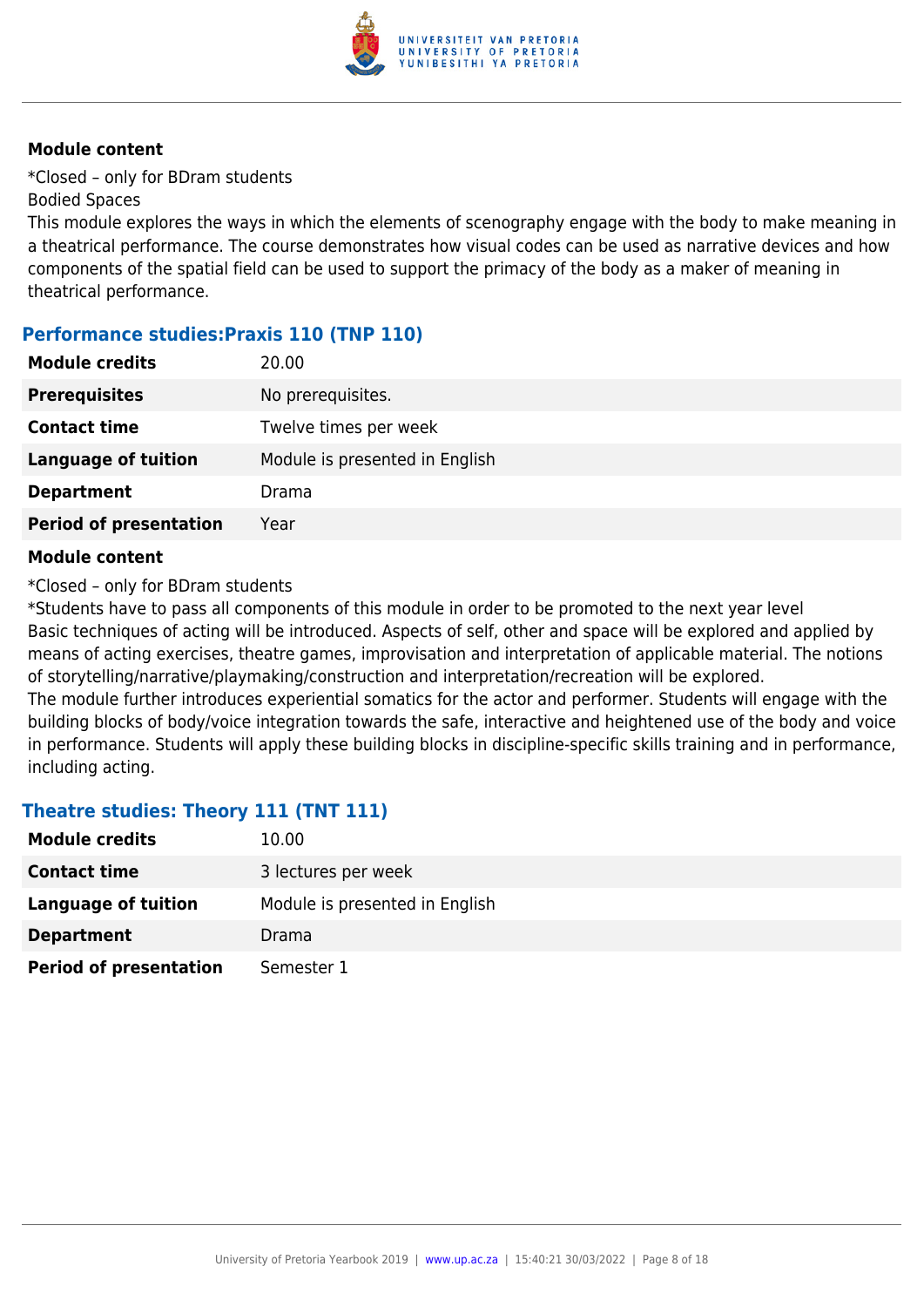

\*Closed – only for BDram students

Performing arts management

In this module students will be introduced to the current state of the performing arts in South Africa. Students will explore the language and technical aspects of theatre. It includes the processes involved with creation and performance of theatre productions. Focus will be placed on the ways in which the creative vision of the director is supported and manifested, to consolidate the aesthetical quality and conceptual framing of the production. The skills and responsibilities of the technical and creative theatre practitioners will be explored and put into context.

# **Theatre studies: Theory 122 (TNT 122)**

| <b>Module credits</b>         | 10.00                          |
|-------------------------------|--------------------------------|
| <b>Contact time</b>           | 3 lectures per week            |
| Language of tuition           | Module is presented in English |
| <b>Department</b>             | Drama                          |
| <b>Period of presentation</b> | Semester 2                     |

### **Module content**

\*Closed – only for BDram students

Theatre and performance studies

In this module students will explore the fundamental principles of role play and important elements are identified and described. The framing of a role play in various social, cultural and political arenas and the strategies applied forms the point of departure for this investigation. Students develop the skills to draw lines from the duality of text as well as life during the process of character development.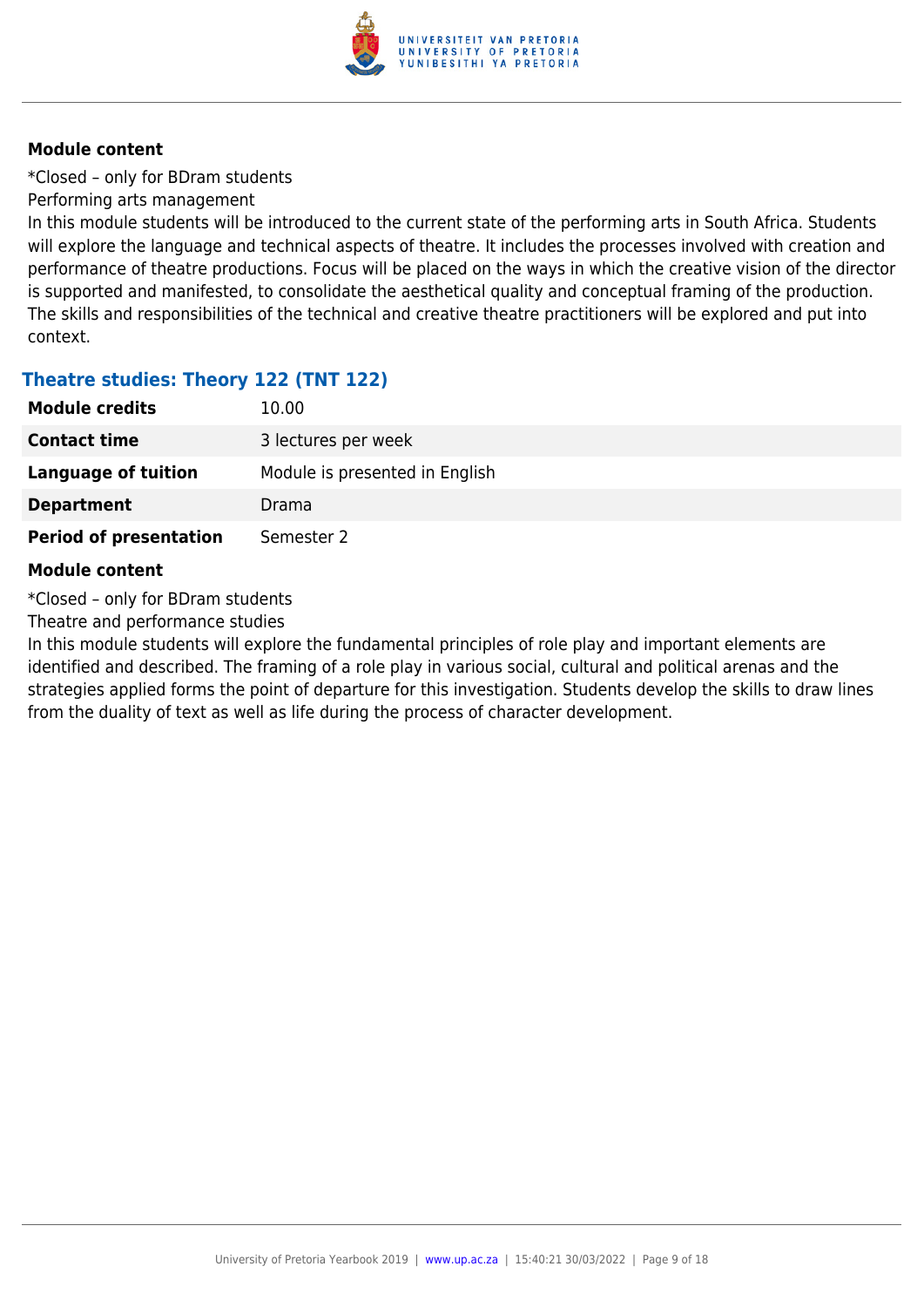

# Curriculum: Year 2

**Minimum credits: 120**

# **Core modules**

# **Drama and film studies 210 (DFK 210)**

| <b>Prerequisites</b><br><b>DFK 120</b>                                    |  |
|---------------------------------------------------------------------------|--|
| <b>Contact time</b><br>3 lectures per week                                |  |
| <b>Language of tuition</b><br>Afrikaans and English are used in one class |  |
| <b>Department</b><br>Drama                                                |  |
| <b>Period of presentation</b><br>Semester 1                               |  |

### **Module content**

Historical modes of Western performance

The module involves a study of the socio-political contexts of Western Classical and Renaissance theatre, redirecting the focus to the notion of violence in performance during the age of Enlightenment.

A & B: For students who enrolled for the BA Drama programme prior to 2016, as well as for students entering the BDram programme in 2016.

# **Drama and film studies 220 (DFK 220)**

| <b>Module credits</b>         | 15.00                                       |
|-------------------------------|---------------------------------------------|
| <b>Prerequisites</b>          | <b>DFK 210</b>                              |
| <b>Contact time</b>           | 3 lectures per week                         |
| Language of tuition           | Afrikaans and English are used in one class |
| <b>Department</b>             | Drama                                       |
| <b>Period of presentation</b> | Semester 2                                  |

### **Module content**

Realism and contemporary South African performance

Concepts of naturalism and realism will be interrogated in relation to dramatic texts and performance values in both drama and film. Ways in which dramatic realism emerges from and reflects historical perspectives since the "Age of Reason? will be offered. Against this background, the concept of "realism? will be interrogated in relation to performance texts and performance values in the emergence of interdisciplinary framework of performance studies. Ways in which dramatic realism emerges from and reflects historical perspectives will be offered and discussed, so as to draw connections between realism, and contemporary South African performance.

A & B: For students who enrolled for the BA Drama programme prior to 2016, as well as for students entering the BDram programme in 2016.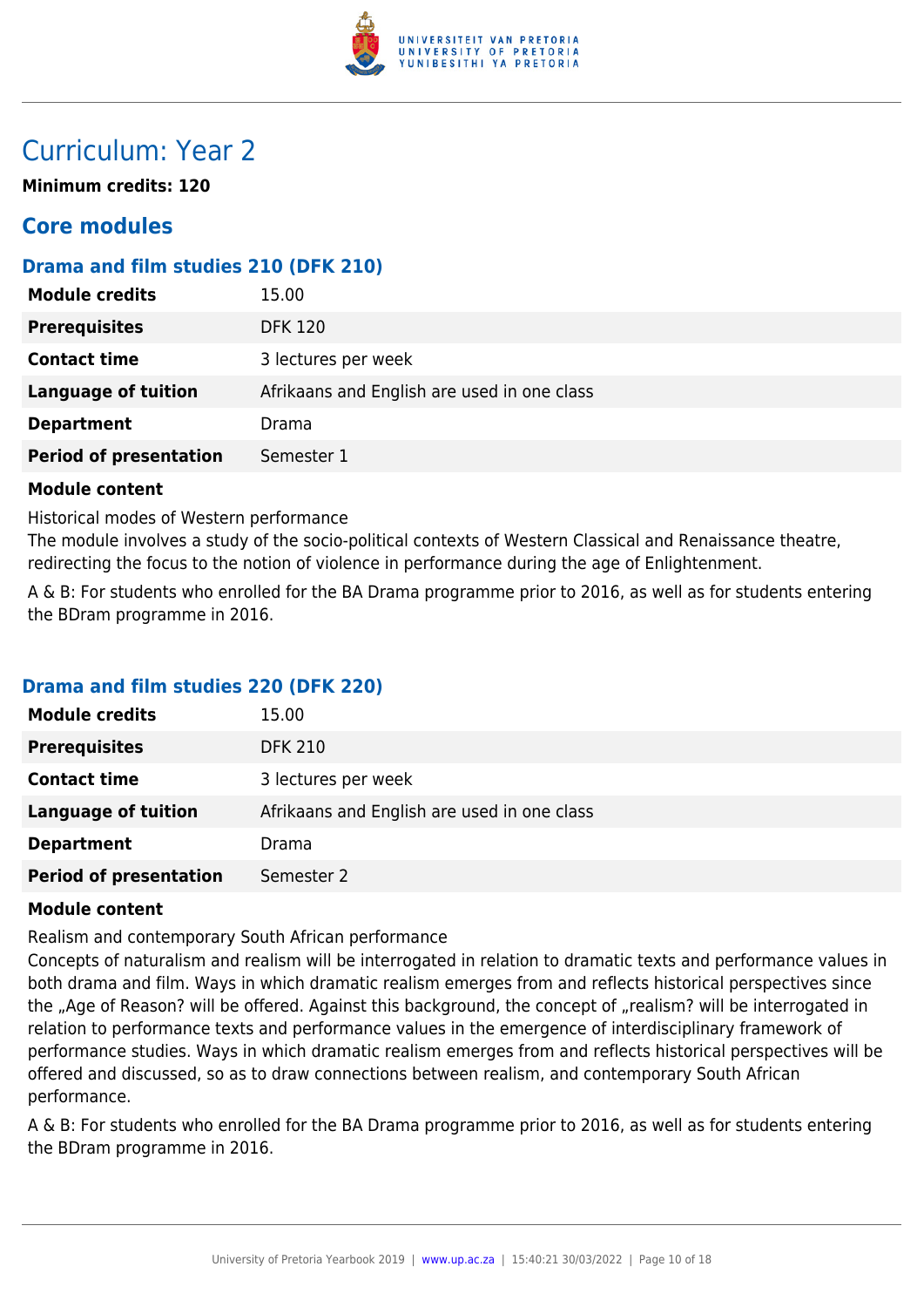

# **Live and digital performance studies 211 (SBT 211)**

| <b>Module credits</b>         | 15.00                                       |
|-------------------------------|---------------------------------------------|
| <b>Contact time</b>           | 3 lectures per week                         |
| Language of tuition           | Afrikaans and English are used in one class |
| <b>Department</b>             | Drama                                       |
| <b>Period of presentation</b> | Semester 1                                  |

### **Module content**

\*Closed – only for BDram students

Performance: body/ voice studies

There are many points of convergence between the foundational principles of various voice and body movement pedagogies for performers. These commonalties pivot around the organic principles of kinesiology and vocology (function) that can be applied to performance (expression). This module will identify these common principles across a range of voice and body movement pedagogies and explore the ways in which they inform performance.

# **Live and digital performance studies 222 (SBT 222)**

| <b>Module credits</b>         | 15.00                                       |
|-------------------------------|---------------------------------------------|
| <b>Contact time</b>           | 3 lectures per week                         |
| Language of tuition           | Afrikaans and English are used in one class |
| <b>Department</b>             | Drama                                       |
| <b>Period of presentation</b> | Semester 2                                  |

### **Module content**

\*Closed – only for BDram students

Digital media

This module trains students to utilise available hardware and software used in filmmaking processes. With its emphasis on camera and editing technologies, the module introduces students to studies of mise-en-scene, decoupage and haptic criticism in engaging with the visual image. Students will also be introduced to radio as medium for fiction by interrogating the dynamics and processes of radio as a medium for communicating fiction.

# **Performance studies: Praxis 210 (TNP 210)**

| <b>Module credits</b>         | 30.00                                       |
|-------------------------------|---------------------------------------------|
| <b>Prerequisites</b>          | $TNP 110 + DS$                              |
| <b>Contact time</b>           | Sixteen times per week                      |
| <b>Language of tuition</b>    | Afrikaans and English are used in one class |
| <b>Department</b>             | Drama                                       |
| <b>Period of presentation</b> | Year                                        |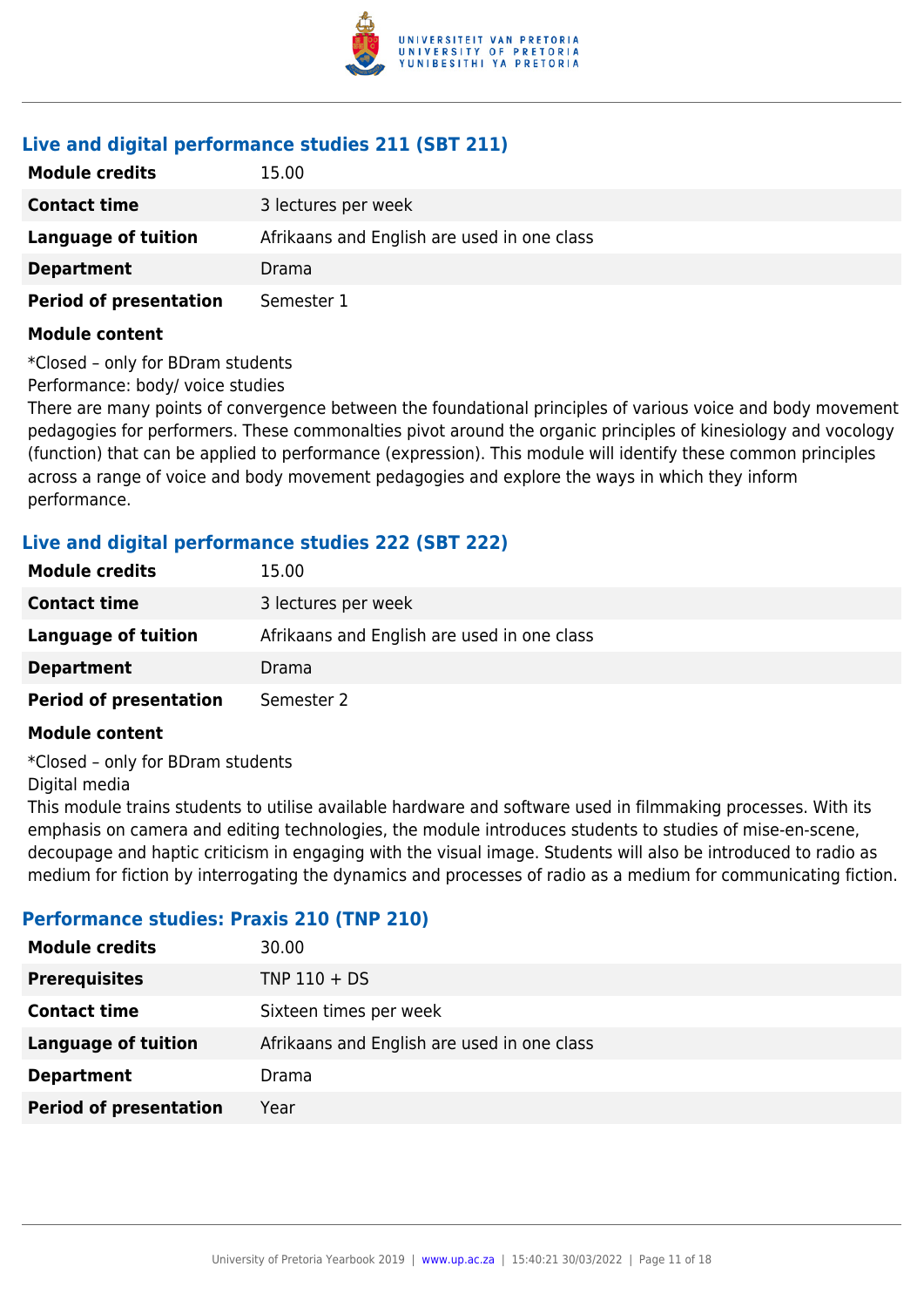

\*Closed – only for BDram students

\*Students have to pass all components of this module in order to be promoted to the next year level Performance techniques will be explored and located within selected modes of performance linked to the notions of enactment and embodiment by way of acting exercises, improvisation and interpretation of suitable material. Students will further apply somatic principles to various modes of performance involving the heightened use of the body and voice in the context of discipline specific skills training. This module will facilitate the development of heightened physical and vocal dynamics in expression and communication in performance.

# **Theatre studies: Theory 211 (TNT 211)**

| <b>Module credits</b>         | 15.00                                       |
|-------------------------------|---------------------------------------------|
| <b>Contact time</b>           | 3 lectures per week                         |
| Language of tuition           | Afrikaans and English are used in one class |
| <b>Department</b>             | Drama                                       |
| <b>Period of presentation</b> | Semester 1                                  |

# **Module content**

\*Closed – only for BDram students

### **Directing**

In this module students will interrogate the ritual mode of performance as the embodiment of self-expression versus role-play as a representational mode of performance. The purpose of the course is to explore the dialectical notion between these differentiated modes of performance and directing. The aim is also to conceptualise the dynamic position of the director in the application of a multidimensional approach to the process of directing.

# **Theatre studies: Theory 222 (TNT 222)**

| <b>Module credits</b>         | 15.00                                       |
|-------------------------------|---------------------------------------------|
| <b>Contact time</b>           | 3 lectures per week                         |
| Language of tuition           | Afrikaans and English are used in one class |
| <b>Department</b>             | Drama                                       |
| <b>Period of presentation</b> | Semester 2                                  |

### **Module content**

\*Closed – only for BDram students Applied theatre

The module investigates the use of theatre as methodology and participatory practise in a variety of sociocultural and educational contexts. The module frames applied theatre as a medium of communication that stimulates action, reflection and transformation. The module culminates in practical applied theatre programmes.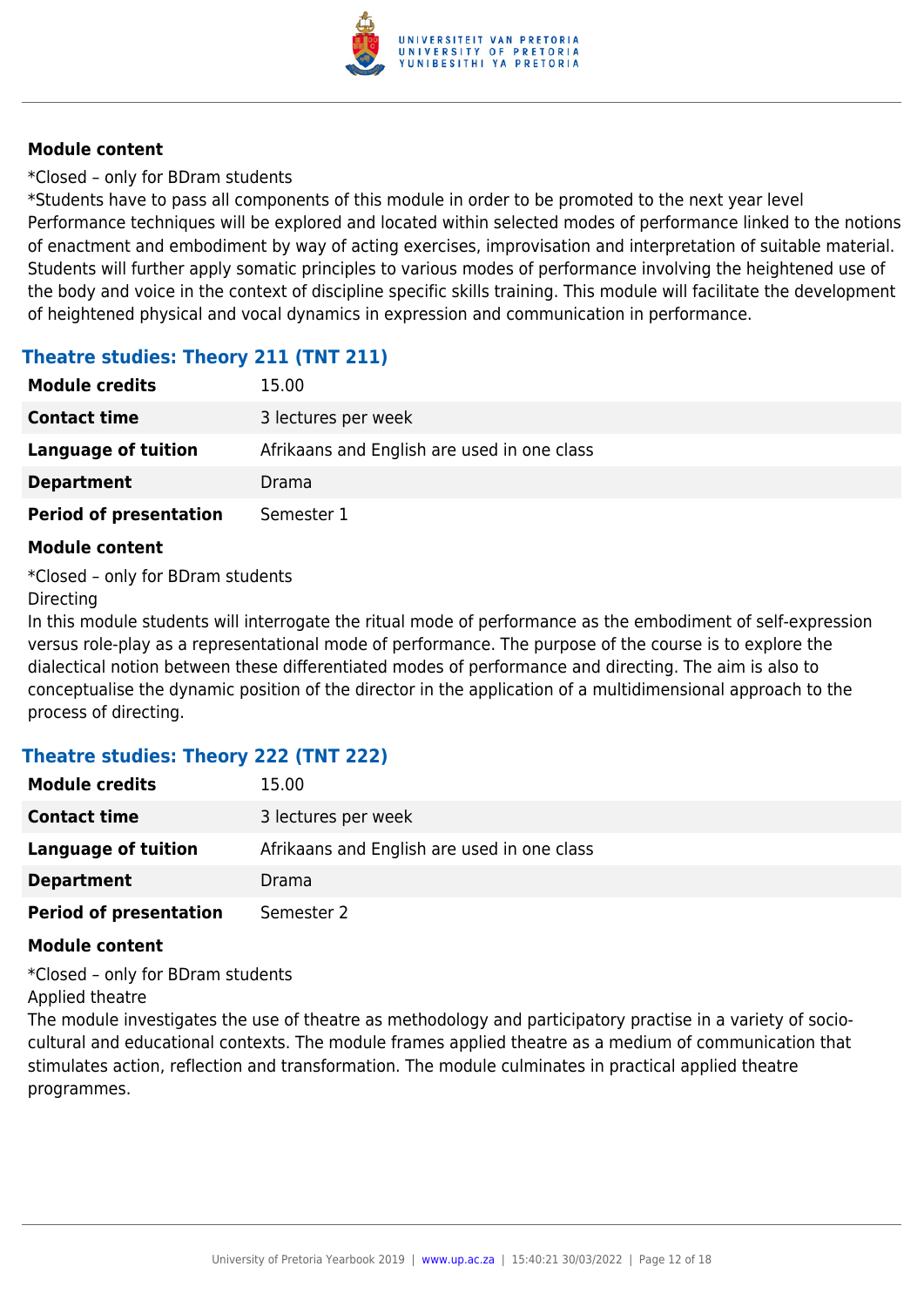

# Curriculum: Final year

**Minimum credits: 160**

# **Core modules**

# **Drama and film studies 310 (DFK 310)**

| <b>Module credits</b>         | 20.00                                       |
|-------------------------------|---------------------------------------------|
| <b>Prerequisites</b>          | <b>DFK 220</b>                              |
| <b>Contact time</b>           | 3 lectures per week                         |
| <b>Language of tuition</b>    | Afrikaans and English are used in one class |
| <b>Department</b>             | Drama                                       |
| <b>Period of presentation</b> | Semester 1                                  |

### **Module content**

Reading cultural representation

Against the framework of post-colonialism, issues of signification, representation and meaning in performance will be considered in relation to selected theoretical approaches to performance and their concern with gender in theatre and film. Representation and subjectivity and how they are revealed as gendered fictions rather than "natural?, inevitable realities will be explored through various drama and film texts. The student will explore how the body, as codified cultural product, can become a symbolic battleground for cultural supremacy in and through performance.

A & B: For students who enrolled for the BA Drama programme prior to 2016, as well as for students entering the BDram programme in 2016.

# **Drama and film studies 320 (DFK 320)**

| <b>Module credits</b>         | 20.00                                       |
|-------------------------------|---------------------------------------------|
| <b>Prerequisites</b>          | <b>DFK 310</b>                              |
| <b>Contact time</b>           | 3 lectures per week                         |
| <b>Language of tuition</b>    | Afrikaans and English are used in one class |
| <b>Department</b>             | Drama                                       |
| <b>Period of presentation</b> | Semester 2                                  |

### **Module content**

Counter discourses

Social relations, material conditions, discursive practices, identity and representational structures will be studied in relation to Marxist Materialism, cross-cultural theatre, postmodern discourse and post-theory ideas. Key figures and ideas from relevant critical theory will guide an interrogation of popular performance and cinema as well as non-dominant cinemas and modes of performance.

A & B: For students who enrolled for the BA Drama programme prior to 2016, as well as for students entering the BDram programme in 2016.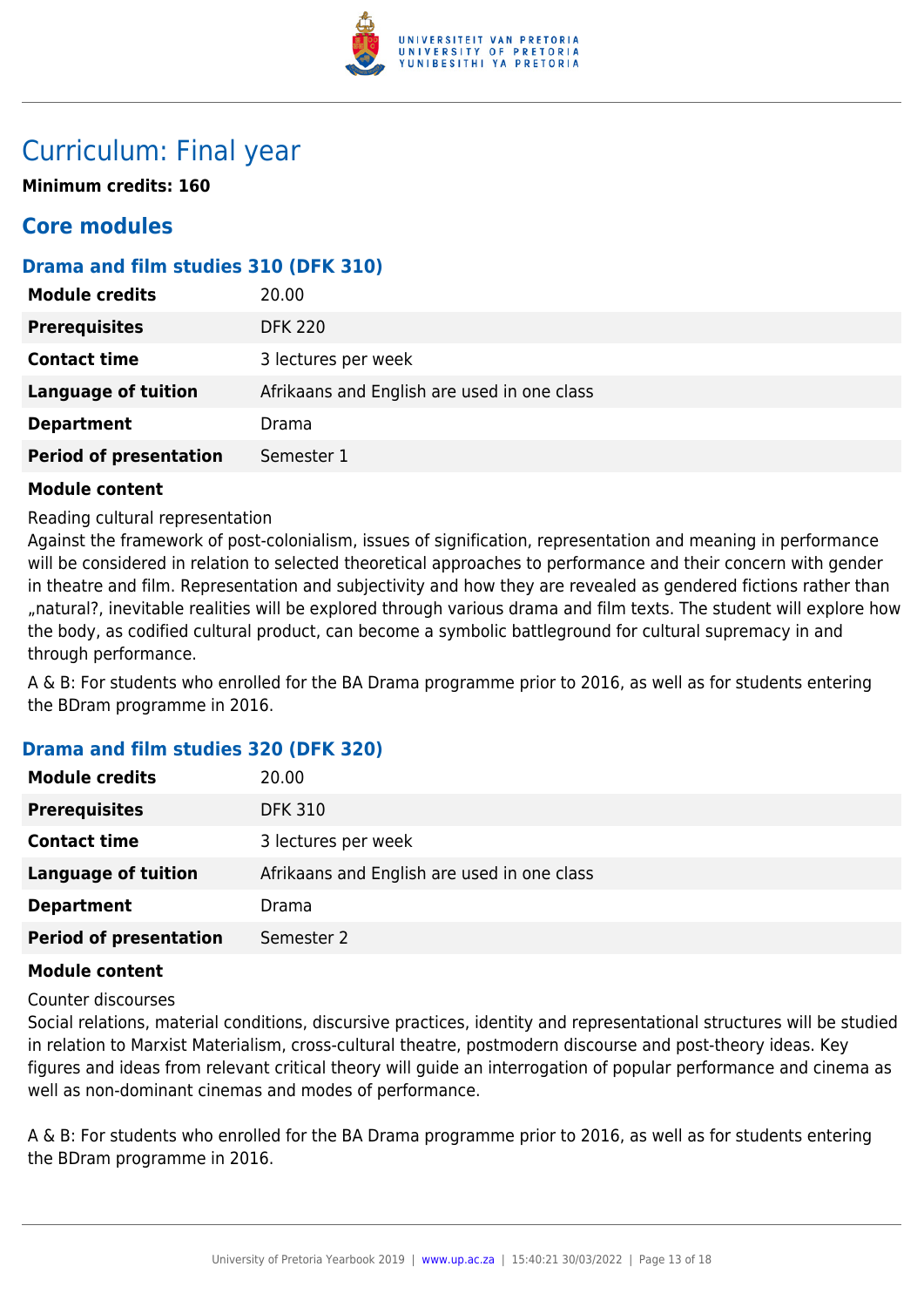

# **Live and digital performance studies 311 (SBT 311)**

| <b>Module credits</b>         | 20.00                                       |
|-------------------------------|---------------------------------------------|
| <b>Prerequisites</b>          | <b>SBT 211</b>                              |
| <b>Contact time</b>           | 3 lectures per week                         |
| <b>Language of tuition</b>    | Afrikaans and English are used in one class |
| <b>Department</b>             | Drama                                       |
| <b>Period of presentation</b> | Semester 1                                  |

### **Module content**

\*Closed – only for BDram students

\*This module offers a choice between writing for stage and film and intermediate body, voice and movement studies

Performance: intermediate body/voice studies

This module investigates selected voice and body movement pedagogies related to physical theatre, dance, theatre voice, acting and music theatre in depth. Referring to the common principles amongst these pedagogies, the module further explores the differing ways in which each pedagogical approach engages with these common principles in a performance context.

#### or

Writing for stage and film

Writing allows a choice between writing for stage and screenwriting. These options are exclusive from one another.

Admission requirements: to register for this option of SBT 311 you need to have successfully completed DFK 110, 120, 210 and 220.

Screenwriting (one quarter) introduces students to narrative construction and narrative theory that draws mostly on classical dominant story modes. Certain film and television texts will be studied in order to guide discussions and analyses of the narrative modes and genres under discussion.

Intermediate screenwriting (one quarter) immediately follows basic screenwriting and explores alternative narrative modes that deviate from and subvert dominant storytelling modes. Critical theory will guide students in explorations of seminal film movements and their positions in film studies with direct relevance for screenwriting.

The writing for stage component of this module takes on the notion of play and improvisation as a key to activate creative impulses within the practice of writing for stage. Theatre Sport?s improvisational skills will be explored along with other methods of writing that articulate ideas of "play?. Improvisation is the key dramaturgical focus of method and practice that suggests ways of unleashing creativity, play and observational skills as a fundamental to the world of storytelling. The module then moves to writing as and from the self as in autobiographical and testimony writing/theatre. Themes of obsession, witnessing, time, space and identities will be explored. The module will culminate in written and performed monologues.

# **Live and digital performance studies 322 (SBT 322)**

| <b>Module credits</b> | 20.00                                       |
|-----------------------|---------------------------------------------|
| <b>Prerequisites</b>  | <b>SBT 222</b>                              |
| <b>Contact time</b>   | 3 lectures per week                         |
| Language of tuition   | Afrikaans and English are used in one class |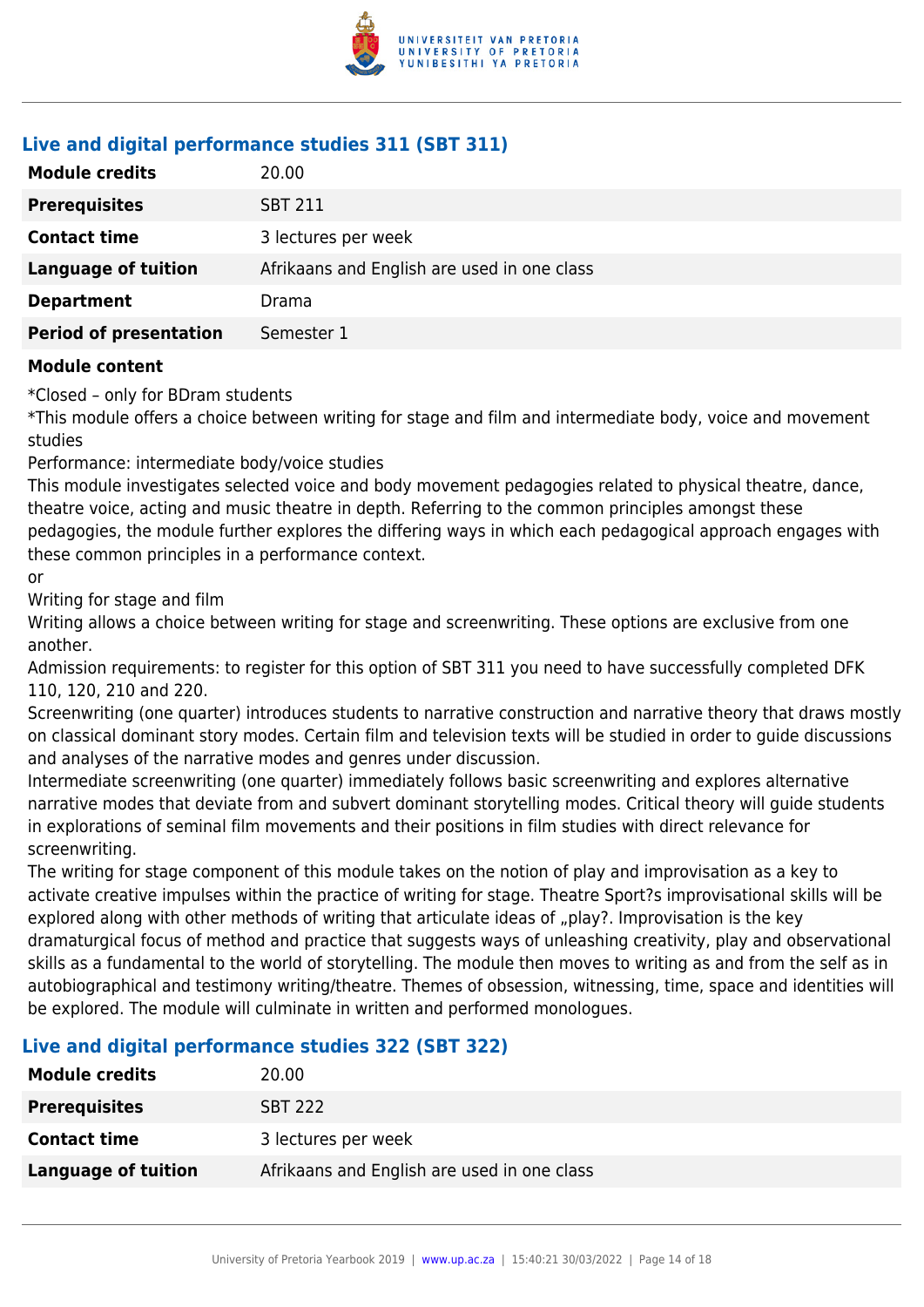

#### **Department** Drama

**Period of presentation** Semester 2

### **Module content**

\*Closed – only for BDram students

\*This module offers a choice between intermediate digital media and presenting for the media Intermediate digital media

This module explores the use of technology and media in film and theatre through a conceptual engagement with notions of intermedial performance and frameworks of non-fiction filmmaking. Selected case studies guide an interrogation of intermedial performance theory while also engaging with image ontologies. or

Presenting for the media

This module will focus on advanced radio techniques and TV presentation within the broader context of the South African digital media practices.

# **Performance studies: Praxis 310 (TNP 310)**

| <b>Module credits</b>         | 40.00                                       |
|-------------------------------|---------------------------------------------|
| <b>Prerequisites</b>          | TNP 210+DS                                  |
| <b>Contact time</b>           | Twenty times per week                       |
| <b>Language of tuition</b>    | Afrikaans and English are used in one class |
| <b>Department</b>             | Drama                                       |
| <b>Period of presentation</b> | Year                                        |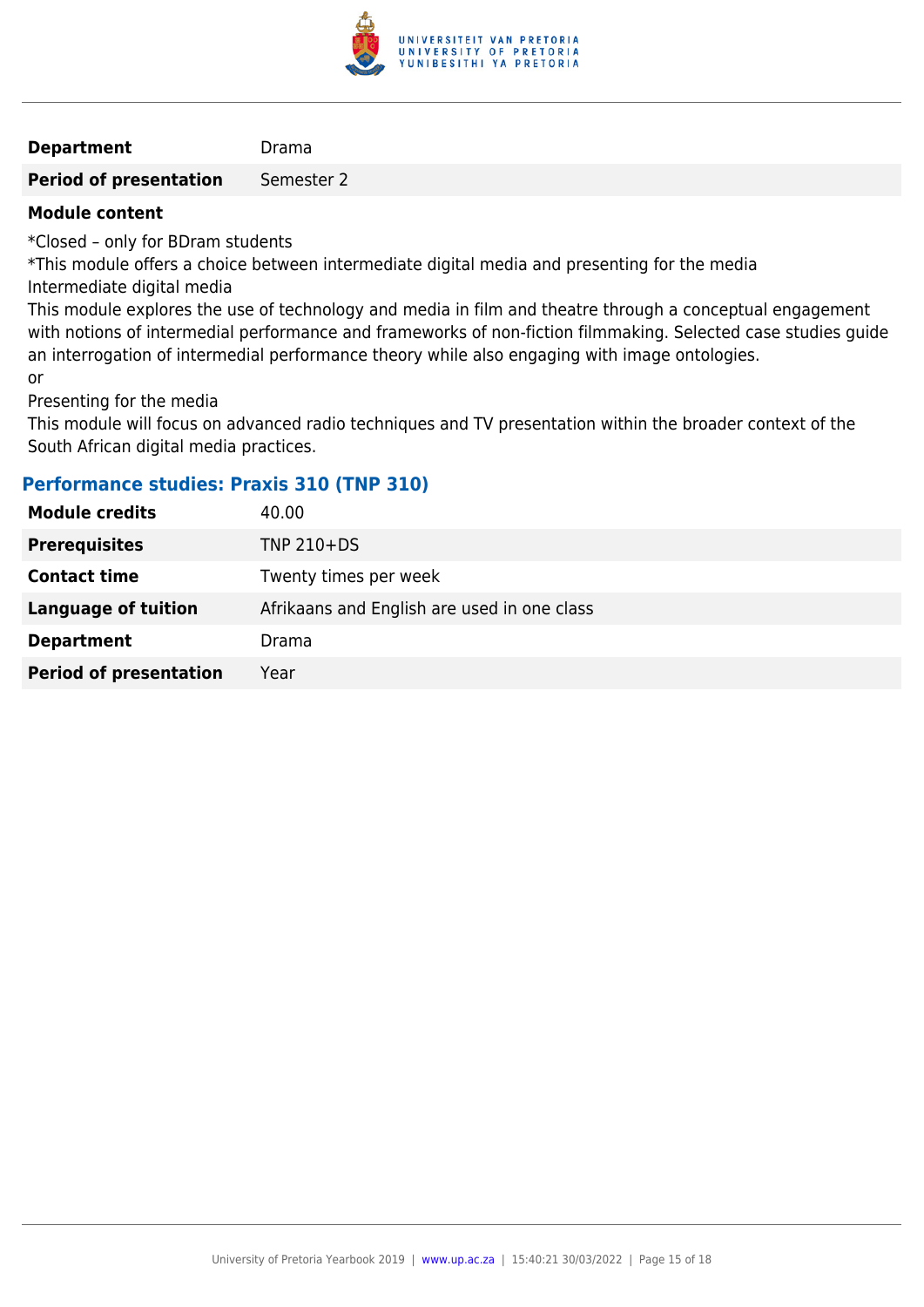

\*Closed – only for BDram students

\*Students have to pass all components of this module in order to be promoted to the next year level Live performance and digital performance

This module employs the notions of making, appreciating and performing to explore selected modes of contemporary live theatrical performance as well as performance for the digital media.

This module further offers discipline specific skills training in relation to selected voice and body movement pedagogies in the context of making, appreciating and performing. Students need to select two of the four available skills training options (physical theatre/dance; singing voice, theatre voice, movement for the actor) in consultation with lecturers.

This module consolidates the conceptual, vocal and physical skills acquired in the previous two years and focuses on the application of heightened physicality and vocality in performance. NOTE:

Students will have to align their TNP 310 praxis choices with their choices within each third-year level theory module choices within TNP 310 are:

- Performance (Acting)
- Theatre voice
- Singing
- Movement for the actor
- Physical theatre and dance
- Digital media
- Directing/Theatre making
- Writing for stage and film
- Music theatre (musical theatre and cabaret)
- Radio
- Camera acting

Students who want to proceed to the Drama department?s honours programme need to consider the following:

- DRA 702 (Performance studies) needs Performance (Acting), Theatre voice and Movement for the actor as entry level requirements
- DRA 705 (Physical theatre) needs Performance (Acting), Physical theatre and Theatre voice as entry level requirements
- Musical theatre needs Physical theatre and dance, Performance (Acting) and Singing as entry level requirements
- Cabaret needs Performance (Acting), Movement for the actor and Singing. (TNT 211 and TNT 311 [Directing] will be favourable)

# **Theatre studies: Theory 311 (TNT 311)**

| <b>Module credits</b>         | 20.00                                       |
|-------------------------------|---------------------------------------------|
| <b>Prerequisites</b>          | TNT 211 or TNT 222                          |
| <b>Contact time</b>           | 3 lectures per week                         |
| <b>Language of tuition</b>    | Afrikaans and English are used in one class |
| <b>Department</b>             | Drama                                       |
| <b>Period of presentation</b> | Semester 1                                  |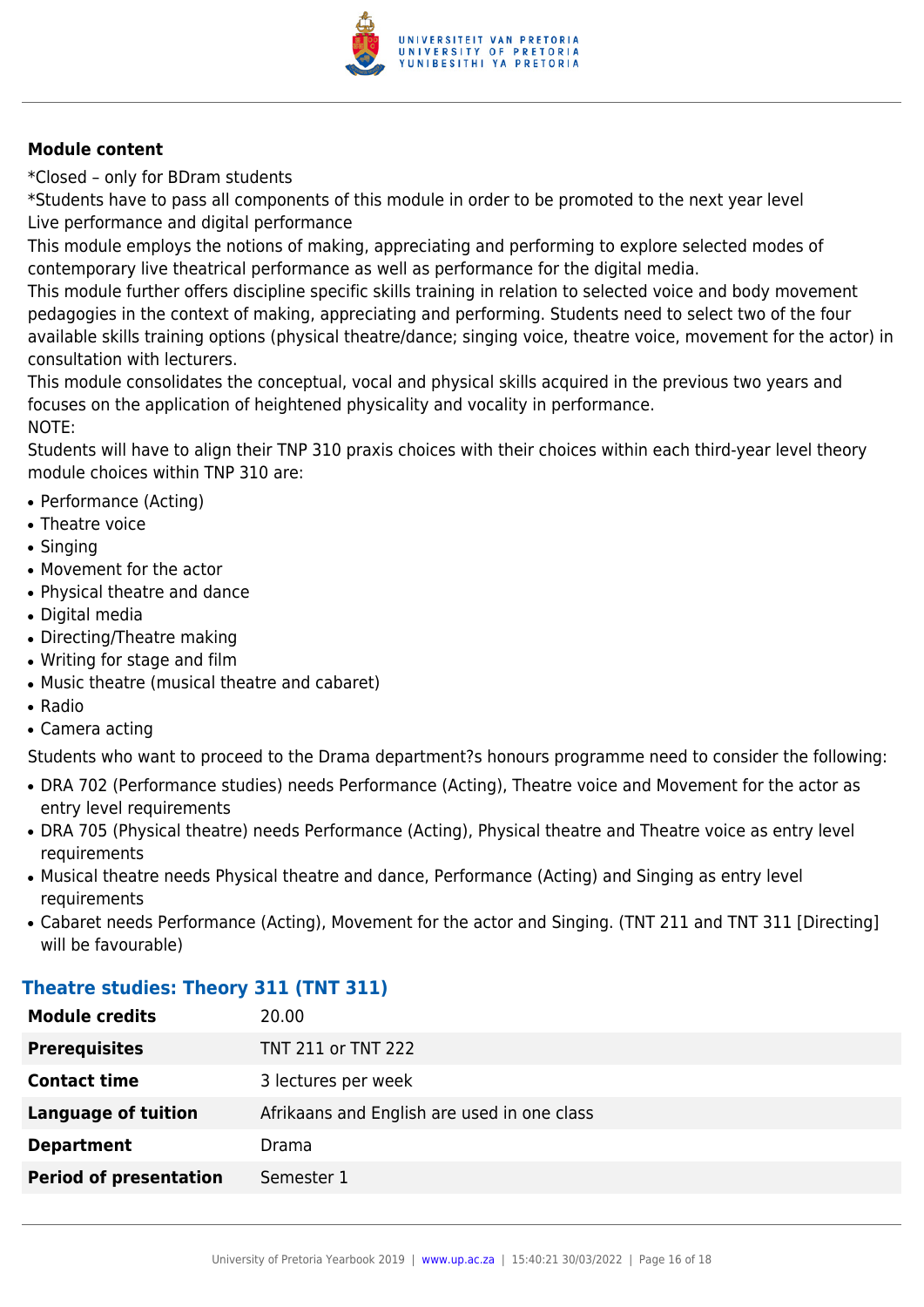

\*Closed – only for BDram students

\*This module offers a choice between Applied drama and Intermediate directing

Applied drama

The module investigates the use of drama as methodology in educational, community and corporate contexts. The interface between applied theatre and applied drama will be explored. The module culminates in a practical project.

or

Intermediate directing

This module investigates the notions of concept, space, style, method and aesthetic in order to harness a praxis in directing. The module aims to activate conceptualisation skills and refers to contemporary directing methodologies in its aim to develop a directorial praxis. The module further provides the opportunities to begin to develop a distinctive directing style and voice while studying contemporary directing methods and concepts. The module culminates in a short directing scene.

# **Theatre studies: Theory 322 (TNT 322)**

| <b>Module credits</b>         | 20.00                          |
|-------------------------------|--------------------------------|
| <b>Prerequisites</b>          | TNT 111 or TNT 122             |
| <b>Contact time</b>           | 3 lectures per week            |
| Language of tuition           | Module is presented in English |
| <b>Department</b>             | Drama                          |
| <b>Period of presentation</b> | Semester 2                     |

### **Module content**

\*Closed – only for BDram students

\*This module offers a choice between intermediate performance studies and intermediate performing arts management

Intermediate performing arts management: Managing the production and managing the artist Being subjected to constant flux and change, the current state of the performing arts industry in South Africa (as introduced in TNT 111), will be reconsidered in this module. Aspects of production management, including organisation and administration, the writing of proposals and budgeting for productions/performances will be investigated. To enable students to secure a career in the industry, they will be introduced to the notion of managing the self/the artist as a business/product. This will include, amongst others, negotiating contracts, compilation of CVs and portfolios and preparation for interviews and auditions (interacting with TNP 310). or

Intermediate theatre and performance studies

In this module students will explore and interrogate selected western and non-western theories, paradigms and practices of actor and performer training with particular emphasis on embodiment by the performer. The work of key contemporary practitioners will be examined in order to establish how their training systems and approaches relate to performance traditions and how they have changed our perception of the artist?s body/instrument in contemporary performance.